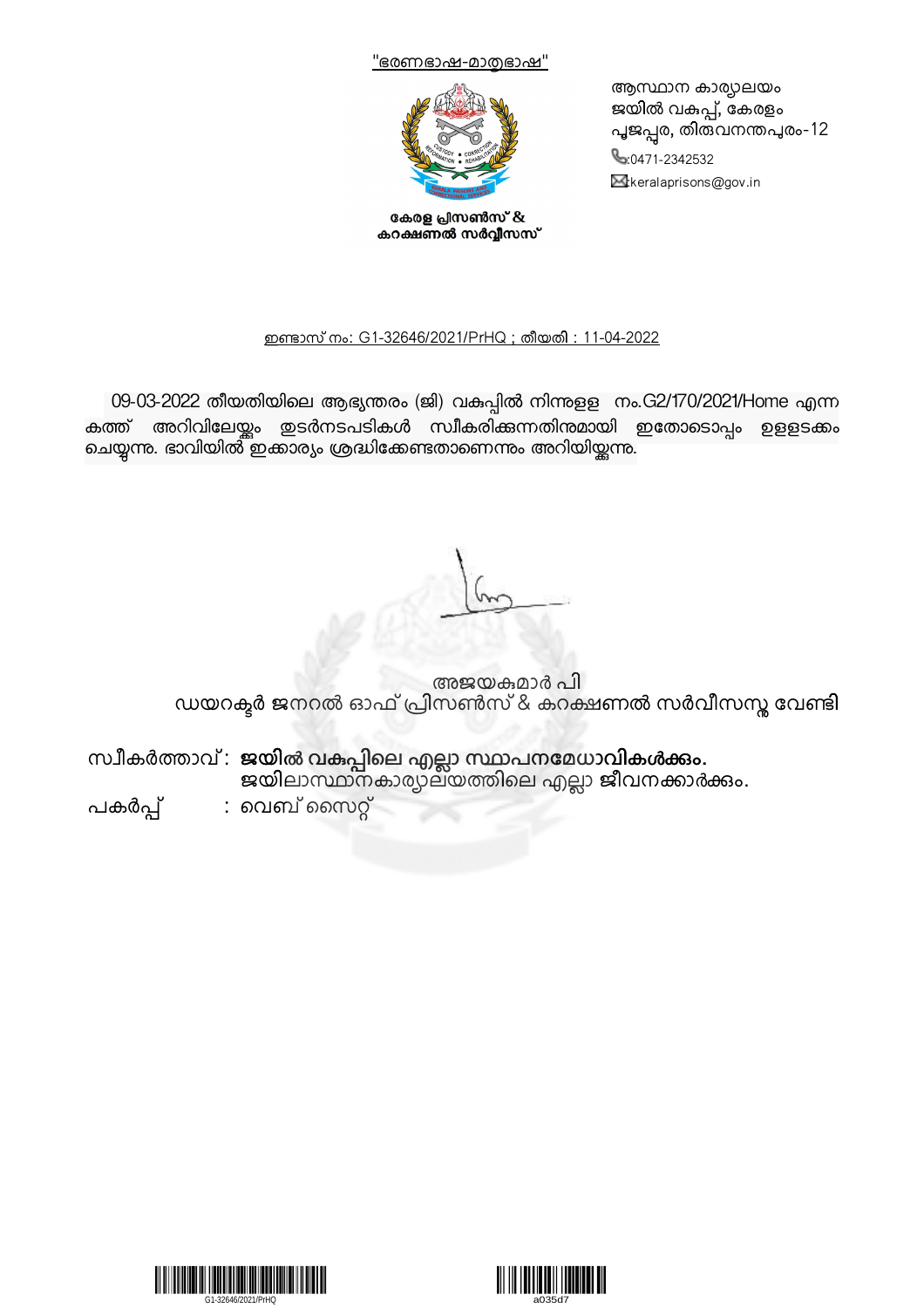st rofana





Home (G) Department 09 -03 -2022, Thiruvananthapuram

藤

## No. G2/170/2021/Home

From

The Additional Chief Secretary to Government

To

195495/2022

The District Registrar, Kerala High Court, Erankulam.

The Director of Prosecutions, Ernakulam.

The State Police Chief, Thiruvananthapuram.



 $-13^{21}$ 

 $O($ 

The Director General,<br>Prisons and Correctional Services, Thiruvananthapuram.

> The Director General, Fire and Rescue Services, Thiruvananthapuram.

The Chief Chemical Examiner. Thiruvananthapuram.

 $\sin$ ,  $\leftarrow$  /

 $\frac{1}{2}$ 

Sub: Home Department - National Green Tribunal Cases - Pleading to be signed by the officer who is furnishing the details - reg. Ref: Circular No. A3/44/2021/Envt, dated 03.01.2022.

I am to forward herewith a copy of Circular No. A3/44/2021/Envt, dated 03.01.2022, directing all the respondents in the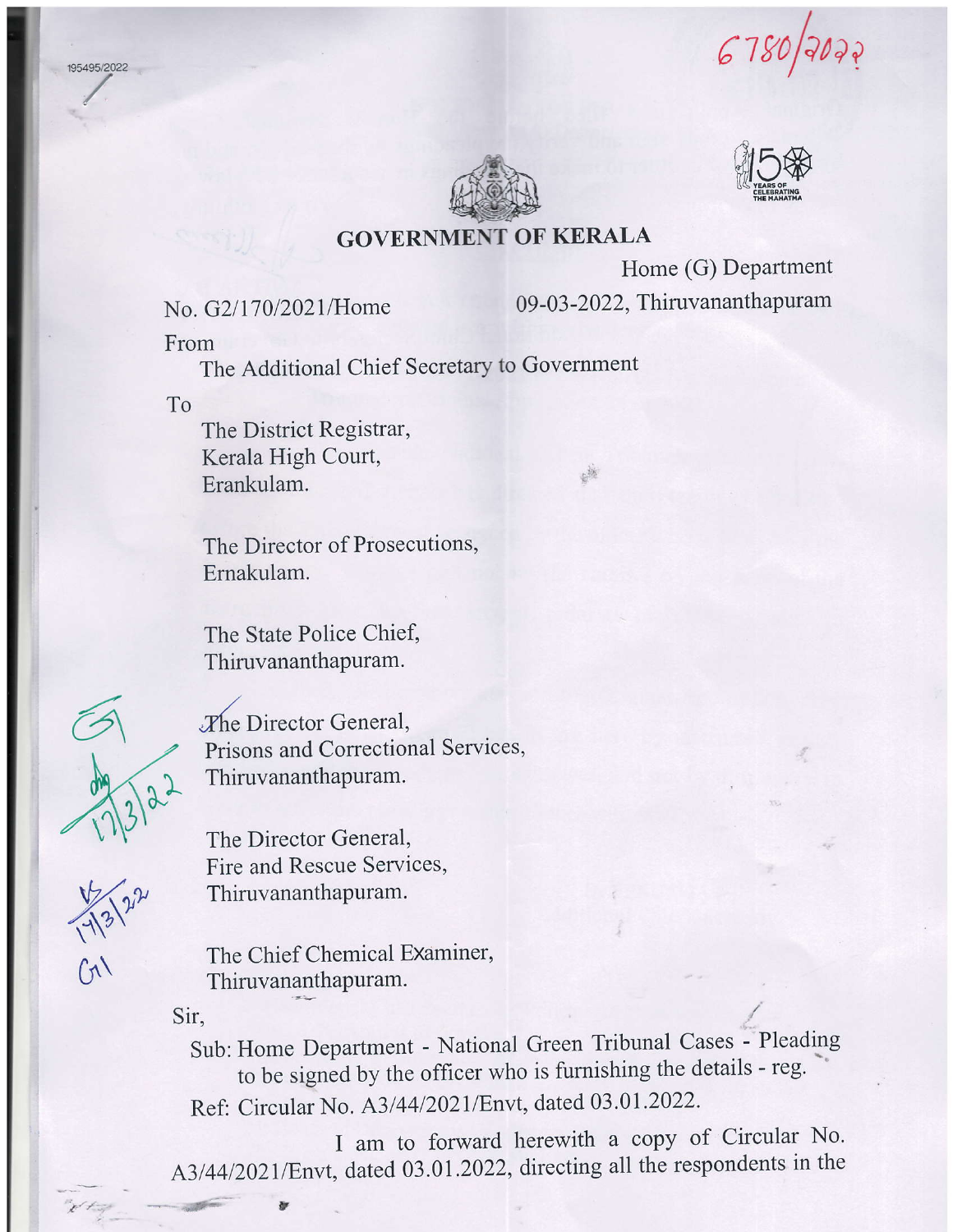Original Applications filed before the Hon'ble National Green Tribunals, to duly sign and verify the pleadings by themselves, and not by the counsel in order to make the pleadings in accordance with law.

Youxs Faithfully,

 $\log$  $\subset$ 

**ANITHA B C JOINT SECRETARY** For Additional Chief Secretary to Government.

 $\frac{1}{2}$